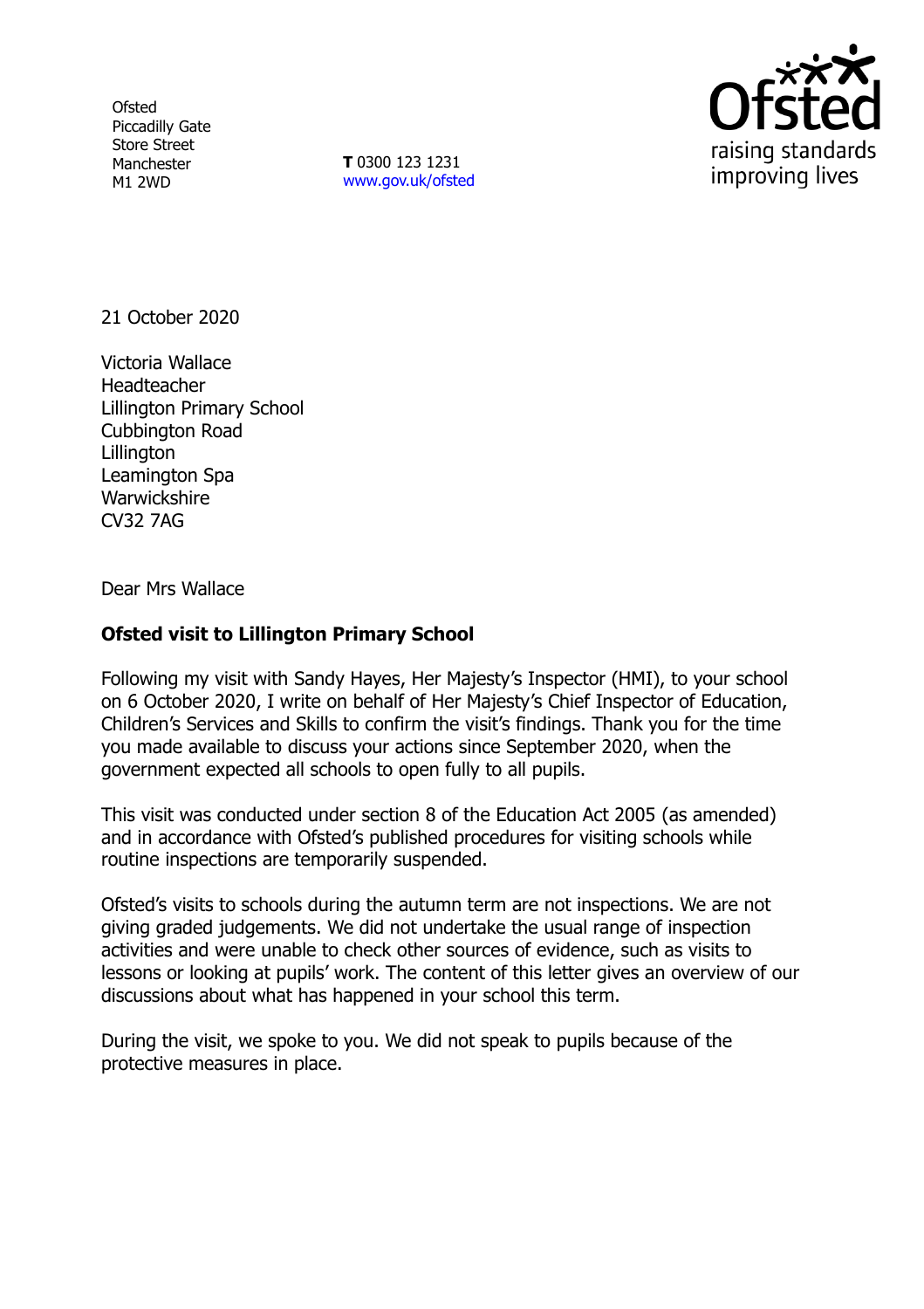

## **Context**

Her Majesty's Chief Inspector of Education, Children's Services and Skills is leading Ofsted's work into how England's education system is managing the return to full education for pupils following an extended break in formal schooling due to the COVID-19 (coronavirus) pandemic.

In undertaking this focused work, HMI are visiting a broad range of schools. HMI will visit a sample of:

- approximately 1,200 schools across all Ofsted grades (outstanding, good, requires improvement and inadequate)
- maintained schools, academies and free schools, special schools and centres of alternative provision, including those in cities, and coastal, town or rural communities.

The information from this visit will feed into Ofsted's national reporting so that the insights can be shared with the government and the education sector. We did not find any significant concerns during the visit. In such a case, an inspection report would be published on our website and available to parents and carers.

We did not consider your response to COVID-19 during the spring and summer terms 2020, when the school was not open to all pupils.

## **From this visit, inspectors noted that:**

- The school opened to all pupils on 3 September 2020. All pupils are expected to attend full time.
- Attendance is broadly in line with the school's normal attendance for this time of year. Almost all pupils are back in school. Leaders have worked with the small number of families who were initially anxious about their children returning to school.
- Pupils are studying their usual range of national curriculum subjects. In some subjects, such as physical education, you have adapted the curriculum to reflect government guidelines in relation to COVID-19. You have also changed the timetable, so pupils spend more time on reading, writing and mathematics.
- Staff have changed the way in which reading is taught. You told us that all pupils, including those in Reception, have more opportunities to read than in the past. Teachers have checked younger pupils' phonics knowledge. They are using this information to plan daily phonics sessions. Some pupils receive additional input to support their learning.
- Teachers have checked pupils' mathematical understanding and are using this information to adapt lessons where pupils need to catch up. Staff are focusing